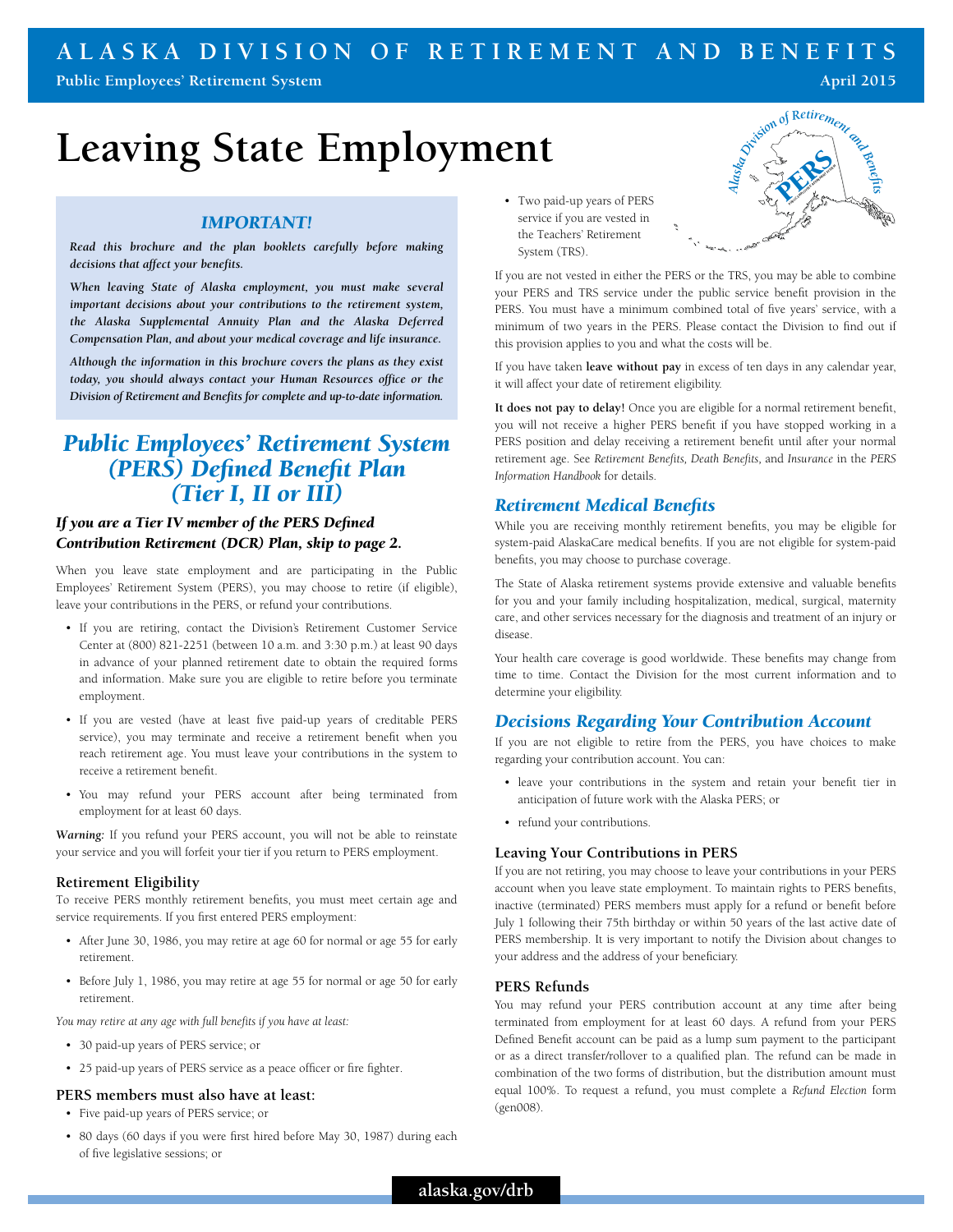Your employee contribution account includes:

- 1) your mandatory contributions;
- 2) any indebtedness principal and interest payments; and
- 3) interest earned.

A refund of contributions does not include the employer contributions that have been made or the investment income earned.

If you are married, a notarized consent from your spouse on the *Refund Election* form (gen008) is required if you are vested and want to receive a refund of your contributions. *(Some exceptions may apply).*

*Warning:* If you refund, you forfeit all your retirement benefits, including tier status, future pension, and medical coverage.

*If you are vested and die before retiring, your spouse may receive a monthly survivor benefit if you have not refunded your contributions.* 

#### *Leaving State Employment Because of Disability*

If you are terminating your employment because of disability, your application for PERS disability benefits must be either received by the Division or postmarked within 90 days after termination of employment. For an application packet or for more information, contact the Division.

*Caution:* If you refund your contribution account instead of applying for a disability benefit, you are no longer eligible for that benefit or any future PERS retirement benefit or associated system-paid AlaskaCare medical insurance benefits.

If you have been participating in short-term disability insurance and/or longterm disability insurance, you may apply for benefits within one year from your date of disability. For a disability insurance application, contact the Division.

#### *Returning to PERS Employment*

If you return to PERS employment in a PERS-covered position with a PERS employer, and have taken a refund, prior service cannot be reestablished and your former tier benefit status will be forfeited.

If you are retiring from state employment, you may return to work in any non-PERS participating position without limitations.

You may also work in a temporary, nonpermanent PERS position or on a personal services contract without affecting your retirement benefits.

If you return to work in a permanent PERS position after retirement, under the Standard Option your retirement benefit will be suspended until you terminate employment. PERS contributions will be deducted and you will accrue PERS service.

*Caution:* There are some restrictions for those who retired under a RIP.

For more information, read the *PERS Information Handbook*, the PERS brochure *Working After Retirement*, or contact the Division.

## *Repaying Refunds or Indebtedness*

Under certain circumstances, you may repay a claimed service indebtedness through pre-tax transfers from your Alaska Supplemental Annuity or Deferred Compensation Plan. You may also transfer a pre-tax payment from other qualifying plans. This option is available upon termination or while you are still in service. It is not available if you are retired. Contact the Division's Member Services Contact Center for specific information.

The option to use **pre-tax payments** to purchase a reinstatement indebtedness (prior refunded service) ended on July 1, 2010. The only way to pay a reinstatement indebtedness is by post-tax payments.

All other types of indebtedness may be paid by post-tax payment in addition to the pre-tax payments mentioned above.

# *Defined Contribution Plans – Tier IV, SBS, and DCP*

**There is no need to refund these accounts if you do not currently need the funds.** You have the option to **possibly grow your balances in the Defined Contribution plans** by leaving your money in these accounts and directing your investments.

Why leave the money in these plans? Empower Retirement is available to assist you in your **continued tax deferral** of your retirement savings and allocation of funds in the Defined Contribution Plans. You will be an "inactive member" (no longer contributing to the plan), but **actively investing. As a governmental retirement plan,** we offer the added value of **low fees** for management and administration of your account.

You and your employer will cease making contributions after you terminate employment. You have self-directed your investments while employed. It is possible to remain in the driver's seat when you are no longer working. You are able to make important decisions that may help you **keep up with the pace of inflation** while you grow your funds in the Defined Contribution Plans for use in future years. There are no guarantees for positive returns but, your fund balance has potential for future growth in a **low fee governmental plan.**

# *PERS Defined Contribution Retirement Plan (Tier IV)*

**You are not required to complete a** *Distribution/Direct Rollover Request* **form unless you are planning to refund your account.** After you terminate, you may defer payment of your account for any length of time until April 1 of the year after you turn 70-1/2; however payments must begin no later than April 1 of the year after you turn 70-1/2. The balance of your account will continue to change in value depending on market conditions.

You are first eligible to receive payment of your PERS Defined Contribution Retirement (DCR) Plan account when you have been terminated for at least 60 days, provided that you are not rehired by a participating employer before 60 days have passed.

If you have completed a *Distribution/Direct Rollover Request* form to receive payment of your account, Empower Retirement will verify you are eligible to receive payment and set up the final payment instructions after 60 days have passed. Partial account payments will be allowed, up to two per year, after the 60-day termination requirement has been met.

A partial or full refund may be requested. It is important to understand the tax consequences of your decision and the impact it may have during your retirement years. For assistance, contact Empower Retirement.

Important information about payments and taxes is included as part of the instructions to the *Distribution/Direct Rollover Request* form. This form is available on the Division Web site. If you have questions, contact Empower Retirement at (800) 232-0859.

# *Alaska Supplemental Annuity Plan*

**You are not required to complete a Distribution/Direct Rollover Request unless you are planning to receive payment of your account or if you want to defer payment beyond age 65.** After you terminate, you may defer payment of your account for any length of time until April 1 of the year after you turn 70-1/2; however, payments must begin no later than April 1 of the year after you turn 70-1/2. The balance of your annuity account will continue to change in value depending on market conditions.

You are first eligible to receive payment of your Alaska Supplemental Annuity Plan (SBS-AP) account when you have been terminated for at least 60 days, provided you are not rehired by a participating employer before 60 days have passed.

If you have completed a *Distribution/Direct Rollover Request* form to receive payment of your account, Empower Retirement will verify you are eligible to receive payment and set up the final payment instructions after 60 days have passed. Partial account payments will be allowed after the 60-day termination requirement has been met. Payments must be a minimum of \$1,000 or the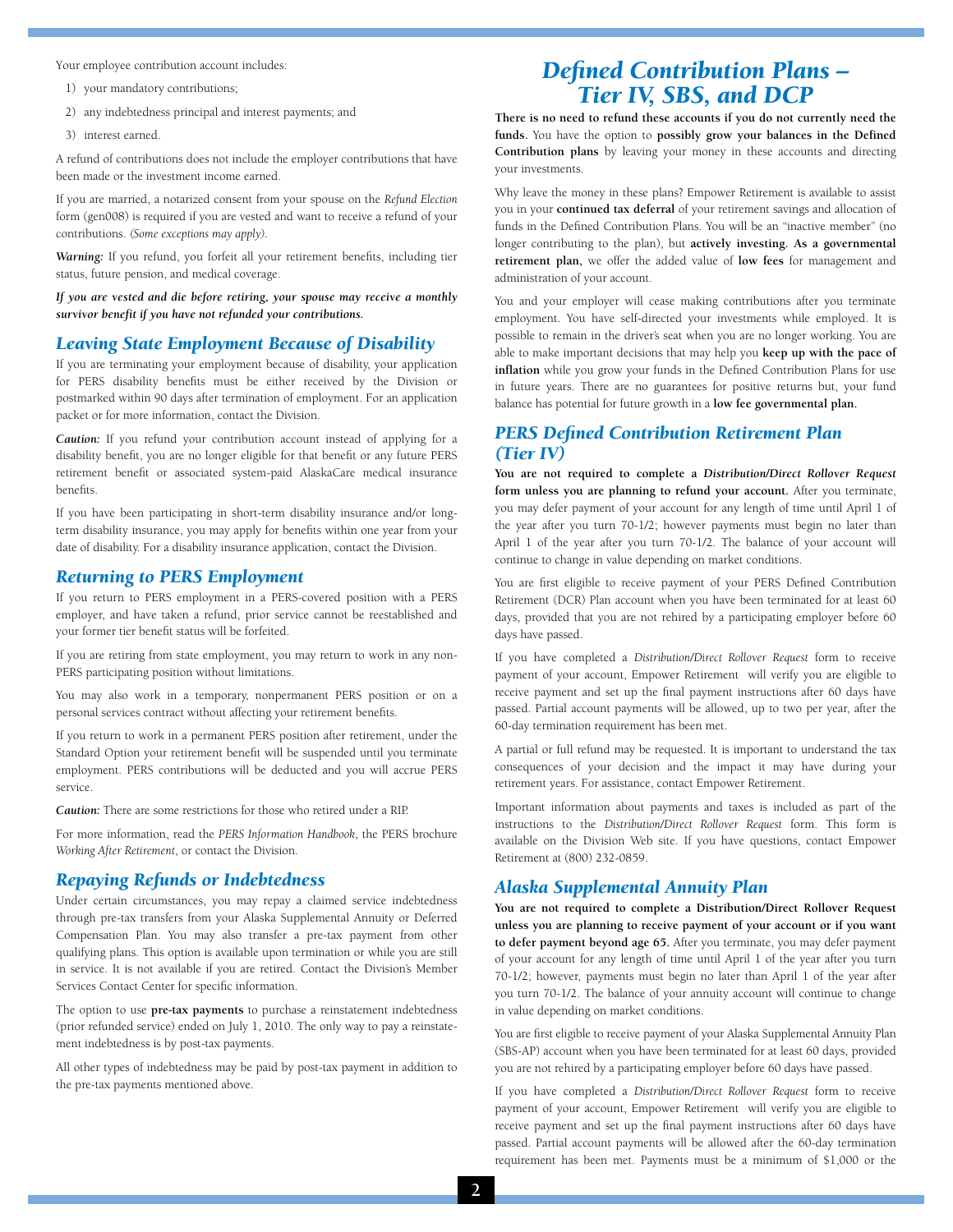amount of the balance, whichever is less. Reemployment with another SBS-AP employer ends SBS-AP payment eligibility.

Important information about payments and taxes is included as part of the instructions to the *Distribution/Direct Rollover Request* form. This form is available on the Division's Web site. If you have questions, contact Empower Retirement at (800) 232-0859.

## *Alaska Deferred Compensation Plan*

If you have participated in the Alaska Deferred Compensation Plan (DCP), your normal monthly contribution will not be withheld from your termination paycheck unless you request it.

You may request up to the maximum allowable amount to be withheld and placed into your DCP from your final payment of accrued leave (terminal leave). The amount of terminal leave allowed to be deferred will depend on your particular situation. Terminal leave deferral must be requested no later than the month prior to leaving state employment.

If you do not want to receive payment of your DCP account, you may defer payment until April 1 of the calendar year following the year you attain age 70-1/2.

You are eligible to receive payment of your DCP account after you terminate. You are not required to complete a DCP *Distribution/Direct Rollover Request* form unless you wish to receive payment.

Important information about payments and taxes will be mailed to you along with a DCP *Distribution/Direct Rollover Request* form. You may also find the form and instructions on the Division's Web site. If you have questions, contact Empower Retirement at (800) 232-0859.

# *Other Considerations*

# *Taxes and Your Benefits*

Refunds are subject to state and federal taxes or penalties. Please see the *PERS Information Handbook* (Defined Benefit) or the *Distribution/Direct Rollover Request* forms available on the Division Web site for additional information on taxes. Division employees do not give tax advice. You are encouraged to contact a tax expert for advice about how a contribution refund will affect you.

Twenty percent (20%) will be withheld for federal income tax on:

- 1) Lump sum payments paid directly to participants, and
- 2) Monthly payment for the five-year certain annuity option

The 20% withholding **does not** apply to lump sum payments **transferred planto-plan** into other qualified plans. (Deferred Compensation funds transferred into another plan take on the rules for that new plan.)

The federal government may also impose a tax penalty of 10% of distribution amounts, in addition to regular taxes due, when plan accounts are withdrawn before age 59-1/2 under the lump sum payments and five, ten, or fifteen-year certain annuity options. (This 10% does not apply to the Deferred Compensation Plan.)

There may be exceptions allowed by the federal government. Contact the Internal Revenue Service or a tax expert for details before paying the penalty.

#### *Medical Coverage*

Medical coverage and participation in the Health Flexible Spending Account (HFSA) ends on the last day of the month in which you terminate (or are last in pay status, whichever is earlier). You may submit claims for services incurred prior to coverage termination.

Information about continuing health coverage, the plans, and premiums are available from your Human Resources office, or online at alaska.gov/drb.

If you are covered by the AlaskaCare Employee Health Care plan at the time of your termination, you may **purchase** health and HFSA coverage after you terminate employment. You are eligible to continue the same or less coverage you had at the time of termination.

If you are covered by a Union Trust Health plan at the time of your termination, contact your union health trust for information regarding health care coverage.

## *Life Insurance*

Life insurance ends on the last day of the month in which you terminate (or are last in pay status, whichever is earlier). If you wish to continue your Optional (Select) life insurance coverage after retirement, you must apply for it on your application for retirement benefits before you are appointed to a retirement benefit.

You may convert your Optional (Select) or SBS Life Insurance coverage to a private policy with the life insurance carrier. Coverage will be a whole life policy and the premiums will be substantially different from the rate you are currently paying.

To convert to a private policy, you **must** complete a conversion form and pay the required premiums. Your conversion form must be received by the life insurance carrier within 31 days of the date your life insurance terminates.

Contact the Division's Member Services Contact Center for the required forms and premiums.

# *Beneficiary Designations*

Please review your beneficiary designations periodically and make any necessary changes. Many people forget to update their designations when they marry, divorce, their spouse dies, or a beneficiary's address changes. Contact the Division if you need to change your designations for the:

• Public Employees' Retirement System (PERS) Tier I/II/III Defined Benefit Plan

Contact **Empower Retirement** for the:

- Alaska Supplemental Annuity Plan (SBS-AP)
- Alaska Deferred Compensation Plan (DCP)
- PERS Tier IV DCR Plan

A separate designation form is required for each benefit.

**Beneficiary designations on file at the time of death determine the payout,**  *not your will***.** 

Forms are available on the Division's Web site or from your Human Resources office. **It is important to keep your beneficiary designations and beneficiary addresses up to date.**

## *Address Changes*

Prior to leaving state service, contact your Human Resources office to change your address in the state payroll system.

After you terminate, if you have money in the PERS, DCP, and/or SBS-AP, you must notify each plan to change your address. For the PERS, you must notify the Division of Retirement and Benefits. For the DCP and SBS-AP you must notify Empower Retirement.

You may change your address by sending written, signed requests with your Retirement Identification Number (RIN) or the last four digits of your Social Security number to the Division's Juneau office for the PERS and to Empower Retirement for the DCP and SBS-AP.

#### **Always keep your address current so you will receive important information regarding your benefits.**

#### *Forms Reminder*

You may be required to complete (or provide) the following forms when you leave state employment:

## **Health Continuation Enrollment**

If you are covered by the state health plan and wish to purchase continued health and HFSA coverage, your completed enrollment form must be received by the claims administrator within 60 days of your termination. The enrollment form is provided by the claims administrator after they are notified of your termination. If you are eligible for retiree health, this does not apply.